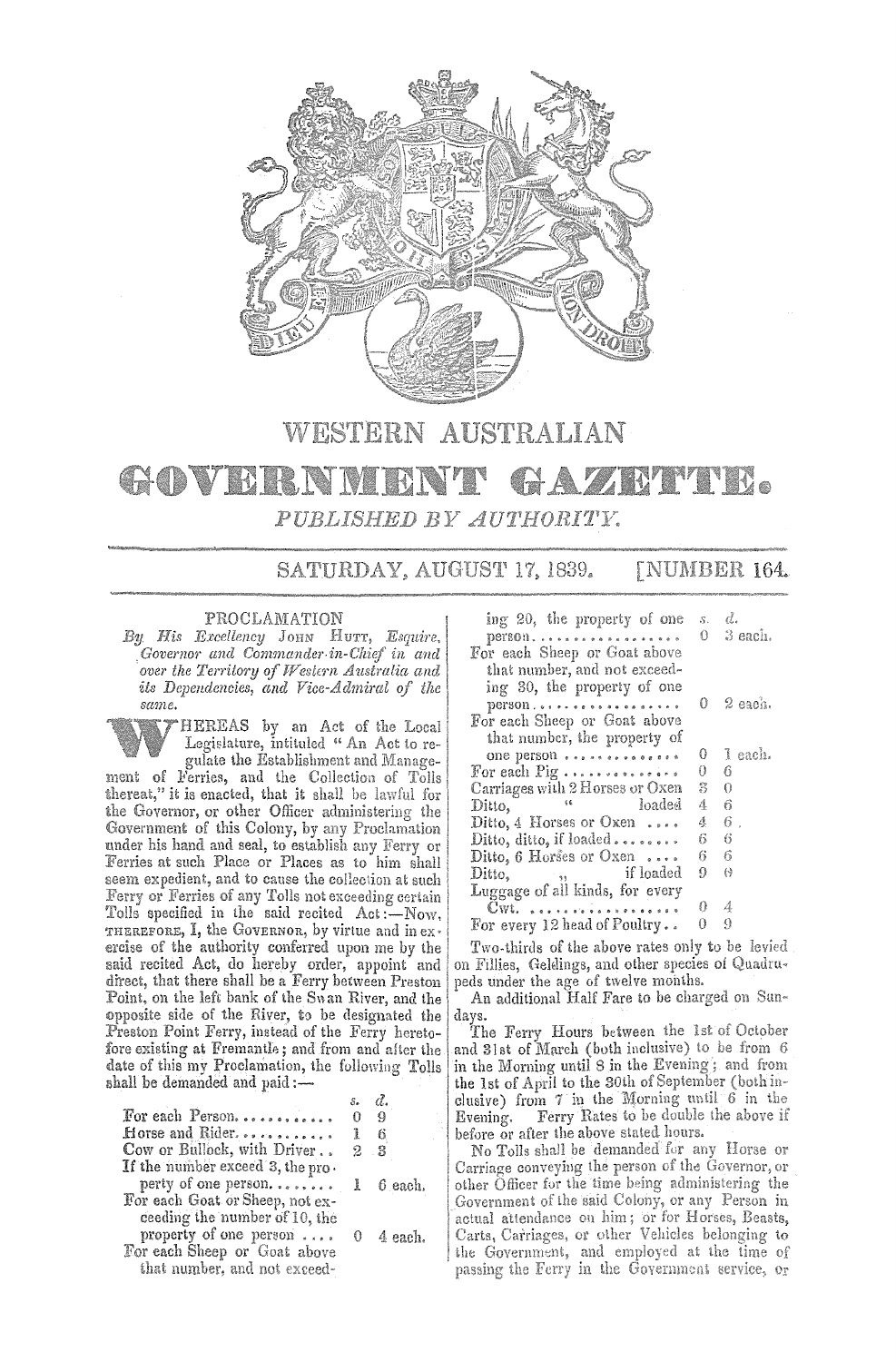any Stores or Property of Government conveyed by such Horses, Beasts, or Vehicles; or for any Horse, Beast, Carriage, or Vehicle conveying any Clergyman in the discharge of his duty, or conveying the Post Office Mails, and all Her Majesty's Officers and Soldiers on route, and being in proper staff or regimental or military uniform dress, or undress, and their Horses, and all Carriages and Horses belonging to Her Majesty or employed in her service when conveying Persons, Baggage, Arms or Ammunition, or returning therefrom; and all such Baggage, Arms or Ammunition, shall be exempted on passing this Ferry from the payment of any Tolls.

> Given under my hand at Ferth this tenth day of August, one thousand eight hundred and thirty-nine.

**JOHN HUTT.** Governor and Commander-in-Chief. By His Excellency's command, PETER BROWN, Colonial Secretary. GOD SAVE THE QUEEN!!

> Colonial Secretary's Office, Perth, August 10, 1839.

IS Excellency the Governor has been pleased to remove Thomas Hunt, Constable, to the situation of Under Gaoler, Fremantle Gaol.

By His Excellency's command, PETER BROWN, Colonial Secretary.

Colonial Secretary's Office, Perth, August 15, 1839.

IS Excellency the Governor directs it to be notified for general information, that a Warrant has been issued at Fremantle against a Murray River Native, of the name of "Wauch-up," on a charge of attempting to spear a white Inhabitant of that town.

By His Excellency's command,

PETER BROWN, Colonial Secretary.

Colonial Secretary's Office, Perth, August 12, 1839.

**ENDERS** in Triplicate will be received at this Office until Thursday, the 22d Instant, for the supply of the undermentioned Tools, required for the use of the Native Establishment, Rottnest:-

One Cross-cut Saw and Six Gimlets, assorted. Files. One Square. Two Axes. One Two-foot Rule. Three Planes. Four Wedges for splitting Six Chisels. Wood. One Handsaw. One Maul. One Broad Axe. Six Grubbing Hoes. Three Augers. Two Spades. Three Gouges. One Pickaxe.

Two Hammers. The Tools to be subject to the inspection and approval of the Superintendent of Public Works, and

to be delivered at Fremantle Gaol. By His Excellency's command,

PETER BROWN, Colonial Secretary.

## Colonial Secretary's Office, Perth, August 10, 1839.

ENDERS in Triplicate will be received at this Office until Tuesday week, the 20th Instant, at Twelve -o'Clock, from Persons willing to execute, for a period of one year, such Iron Work as may be required for the use of the

Gaol at Fremantle, at so much the manufactured pound. By His Excellency's command,

PETER BROWN, Colonial Secretary.

Colonial Secretary's Office, Perth, July 4, 1839.<br>SALE OF CROWN LAND.

OTICE is hereby given, that on Wednesday, the 4th September next, at Twelve o'Clock, the Collector of Revenue will offer for Sale by Public Auction the undermentioned Portions of Land, subject to the existing Regulations, viz. : ...

900 Acres, Section No. 16, Avon District.

1,600 Acres, more or less, Section 18, Leschenault District.

For further particulars, application to be made to. the Surveyor-General and Collector of Revenue.

By His Excellency's command,

PETER-BROWN, Colonial Secretary.

Colonial Secretary's Office, Perth,

SALE OF CROWN LAND. OTICE is hereby given, that on Wednesday, the 18th of September next, at Twelve o'Clock Noon, the Collector of Revenue will offer for Sale by Public Auction, in front of the Public Offices, the undermentioned portion of Crown Land, viz. :-

Location Y 12, Avon District, containing 754 acres

For further particulars, reference to be made to the Offices of the Collector of Revenue and Surveyor-General, Perth.

By His Excellency's command,

PETER BROWN, Colonial Secretary.

Colonial Secretary's Office, Perth,<br>August 15, 1839. SURRENDER OF LAND.

HE undermentioned Application for the surrender of Land having been received in conformity with the Public Notice issued from this Office on the 29th of September, 1837, His Excellency the Governor has been pleased to direct the publication of the same, with the view of affording interested Parties an opportunity of stating their objections to such Surrender being made, viz. :-

Henry Rice Bond. 500 Acres between Melville Water and the Canning River, known as Location 60

By His Excellency's command, PETER BROWN, Colonial Secretary.